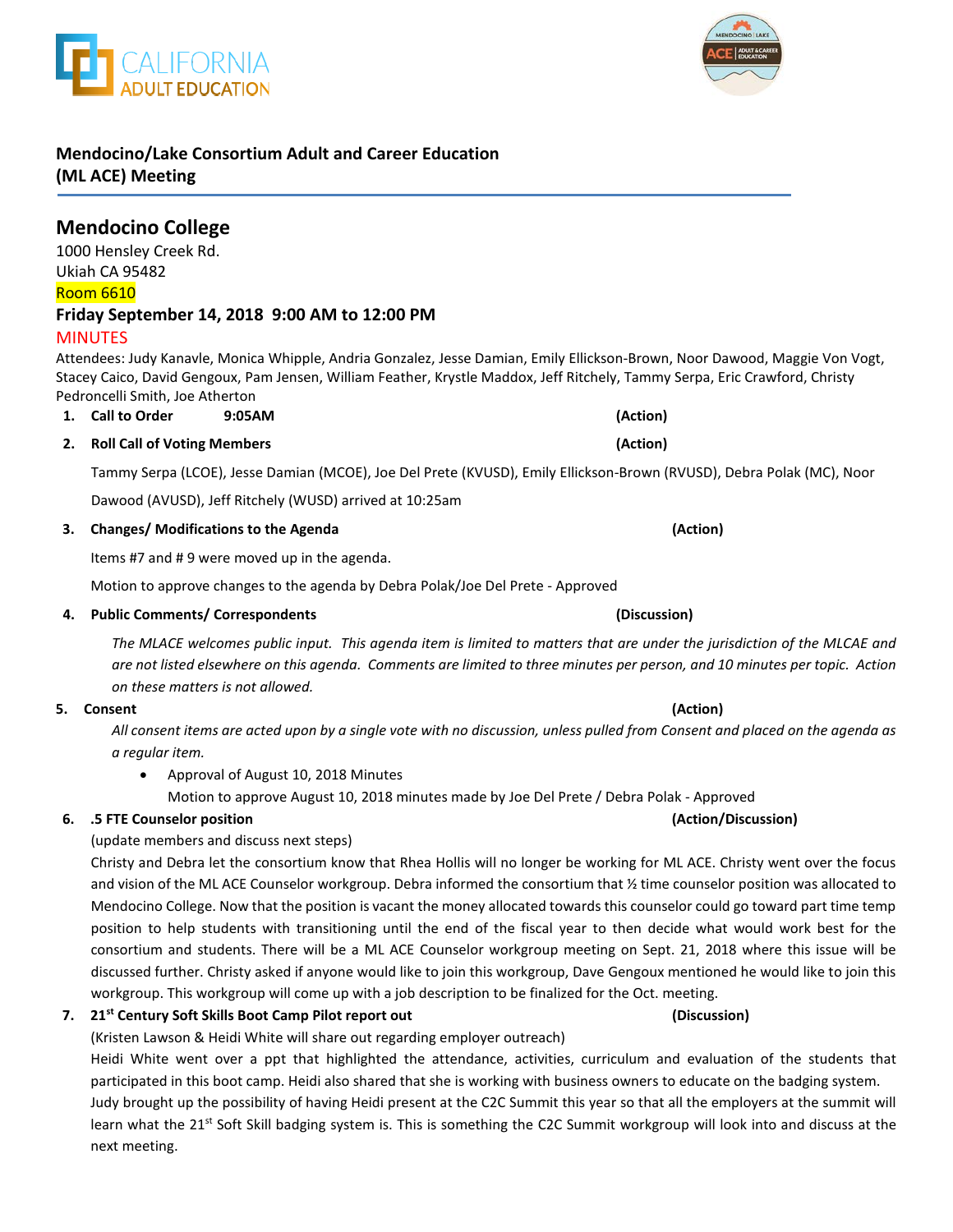

(ML ACE will review deadlines and upcoming events for the next 6 months)

Christy went over a ppt that has the deadlines and meeting dates for the next 6 months. The date for the December monthly ML ACE meeting was listed incorrectly The December meeting will be held December  $14<sup>th</sup>$ , 2018 not the  $13<sup>th</sup>$ . Christy will have this fixed by the next meeting.

### **9. Business Pathway (Discussion)**

(Miranda will provide an update on the Business Pathway mapping work)

Miranda was unable to make it to the meeting but shared the map she has been working on for the business pathway. The consortium wanted to make sure the information was from Lake and Mendocino County. Adding a key to the pathway map would be very helpful. A suggestion was made that all the jobs would be in one box rather than the small boxes. Another pathway that could be added could possibly include entry level office job. Add in the description any license you will need to obtain these jobs as well as informing students they can take different steps to obtain a Business Information Worker Certificate. These suggestions were noted and will be given to Miranda to implement.

#### **10. Member Updates (Discussion)**

(Members will share pertinent information about agency level programs/events/meetings that affect adult education.) Pam Jenson shared that the job market is good and many of her students are now employed. EDD has an employer forum called Celebrating Diversity on Oct 16 from 8am-12pm. This forum is targeted to let the employer know all of the incentives for hiring an employee with a disability.

Stacey from the Workforce Alliance of the North Bay is having a Bright Futures' project which is focusing on bringing career pathways and career opportunities directly to the school locations. There will be a career hub at one school in each county. A CTE teacher will be teaching students, business owners will be coming in and speaking on each pathway.

Tammy Serpa shared they are actively working on a truck driving program. The CNA program had to be cancelled this semester. The MA program has lost one of their teachers but is still in session.

Jesse shared that MCOE has their MA and DA programs running, but they are currently looking for a phlebotomy instructor. He also shared that the C2C Summit video was very well done and will share it with Christy and Judy. It was brought up that we may use a clip of the video as an intro to our Summit this year.

Joe Del Prete has had 3 high school diploma graduates so far this quarter. Students are also enrolled in the HiSET class. Joe is working with Woodland counselors to let them know KVUSD offers HiSET Prep in English and Spanish to help him bring his number up.

Judy Kanavle shared that the Mendocino College has a new Dean of Centers. Judy will also be taking Debra Polak's position as the Mendocino College's voting member. The ESL classes in Lake County have been extremely low and 2 classes have already been cancelled. Judy is hoping that once the pear season is over more students will return to school.

Emily from Round Valley shared that the high school diploma class is doing very well. The HiSET prep in Spanish has had many students interested and enrolled.

Noor has noticed the registration sessions, where students talk one on one with staff to set goals and help guide, has started to improved her number out in Anderson Valley for the fall semester. Maggie added that the ESL teacher is very accommodating for her students which seems to be helping students stay interested in the class. The in home-care program has 15 students enrolled. The new computers class is also doing well. Noor would like to share that when working with the partnership of Mendocino College regarding the instructor's things can get complicated. She would like to have an apportionment workgroup for members that share instructors with the Mendocino College which would include Debra, Noor, Ukiah and Coni or Miranda. Monica will create a doodle poll for these members to get together.

Jeff Ritchley from Willits Unified shared that 9 more students have come in to finish their high school diploma with him. He also now has an exercise room for students to gain PE credits. Judy and Jeff will be talking in the future regarding Mendocino College classes being offered at the Sanhedrin School.

Dave Gengoux shared there may be new laws for immigrants receiving public services.

Monica asked that everyone send her any updates so that she can post them onto the website. Also the LACES training has been cancelled and she will work with Shannon or Linda on a new date.

Christy updated the consortium that Ukiah Adult School will have a booth at the Pumpkin Fest and she is willing to set up a table for ML ACE and any information you would like to hand out please bring the information to the next meeting. Christy is now a